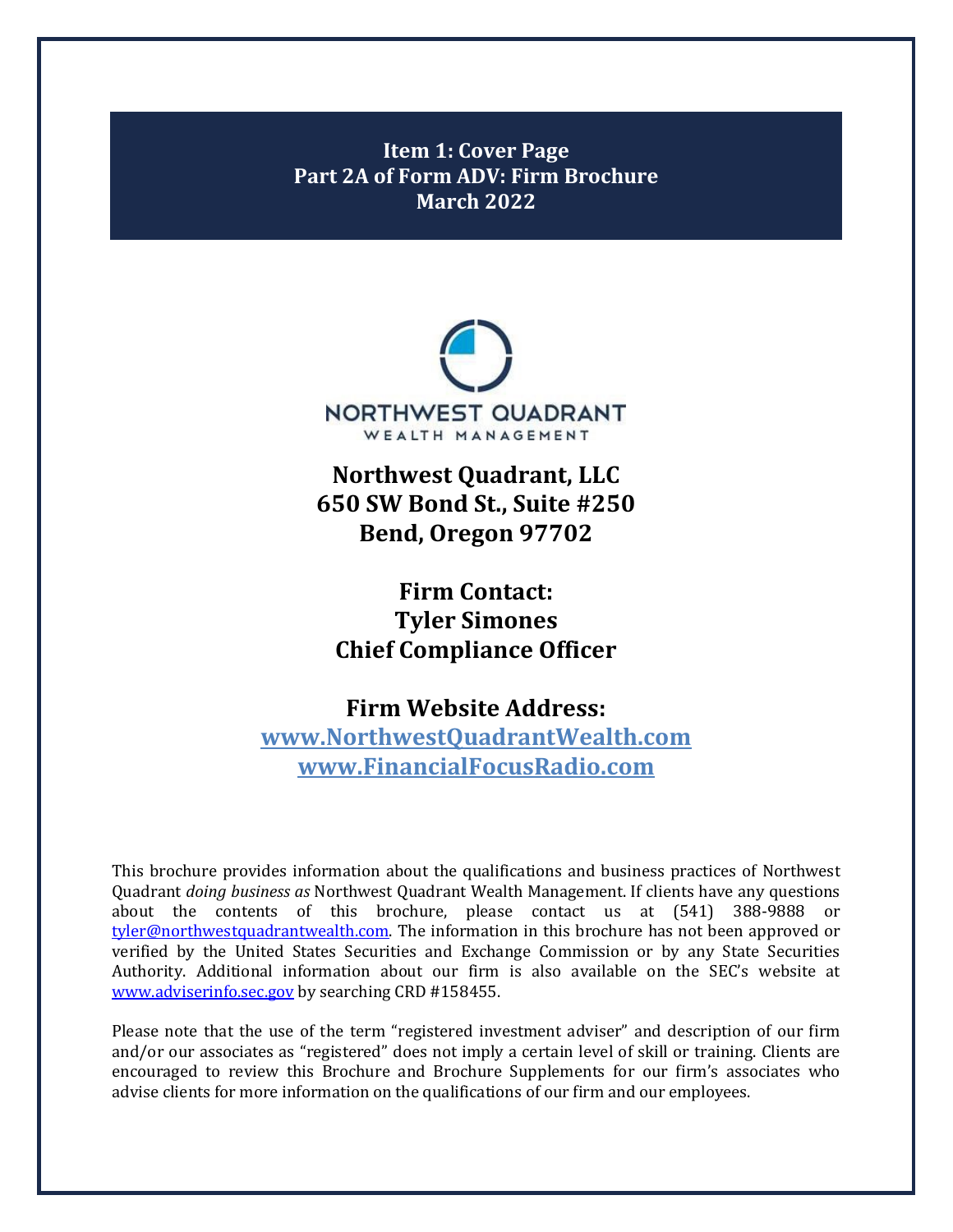# **Item 2: Material Changes**

<span id="page-1-0"></span>Northwest Quadrant, LLC is required to advise you of any material changes to our Firm Brochure ("Brochure") from our last annual update, identify those changes on the cover page of our Brochure or on the page immediately following the cover page, or in a separate communication accompanying our Brochure. We must state clearly that we are discussing only material changes since the last annual update of our Brochure, and we must provide the date of the last annual update of our Brochure.

Please note that we do not have to provide this information to a client or prospective client who has not received a previous version of our brochure.

Since the last annual amendment filed on March 25, 2021, the following changes have been made:<br>• Our firm has updated item 4 of the Wrap Brochure and item 5 of the ADV 2A to report the

• Our firm has updated item 4 of the Wrap Brochure and item 5 of the ADV 2A to report that the firm bills on cash unless indicated otherwise in writing.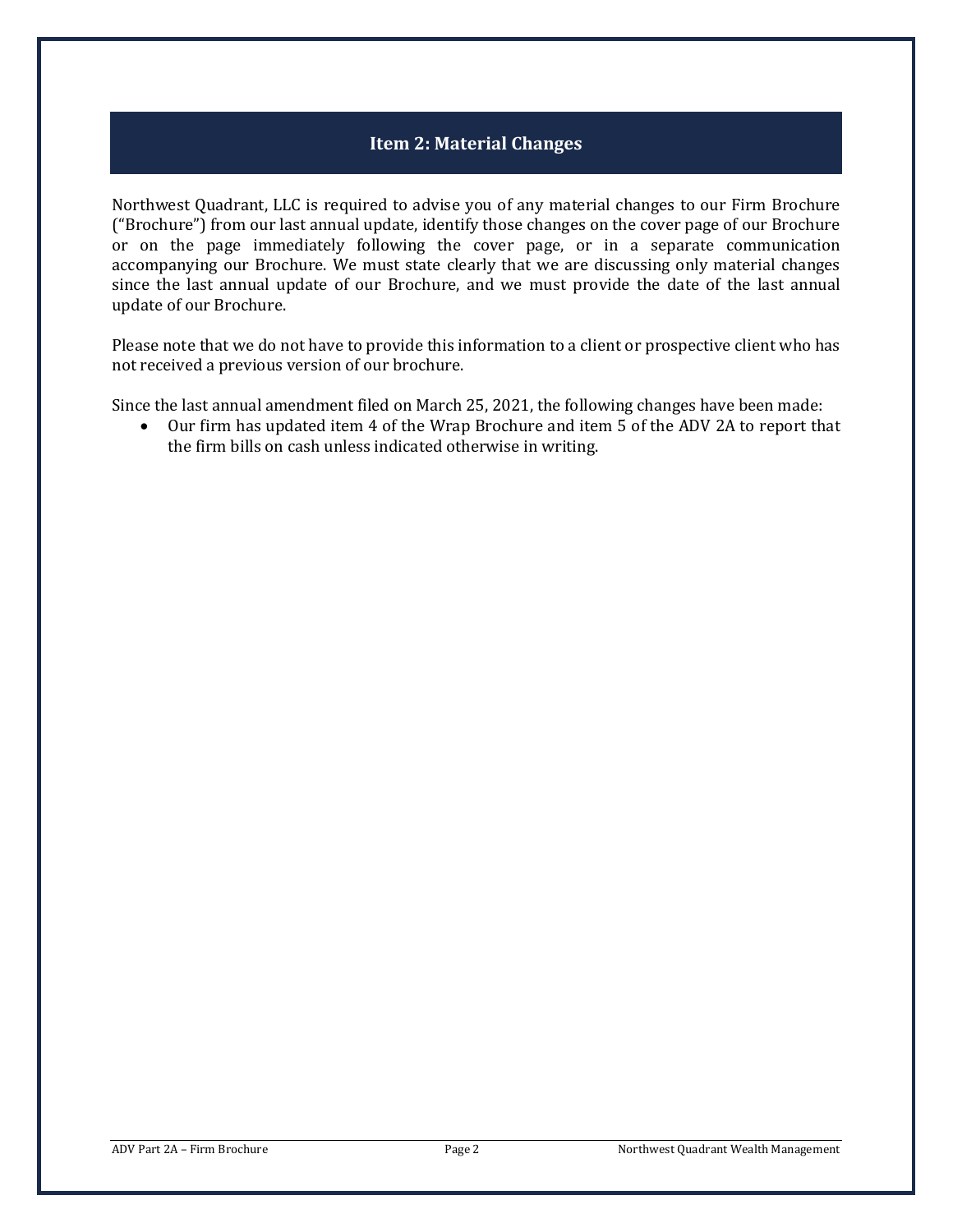# **Item 3: Table of Contents**

<span id="page-2-0"></span>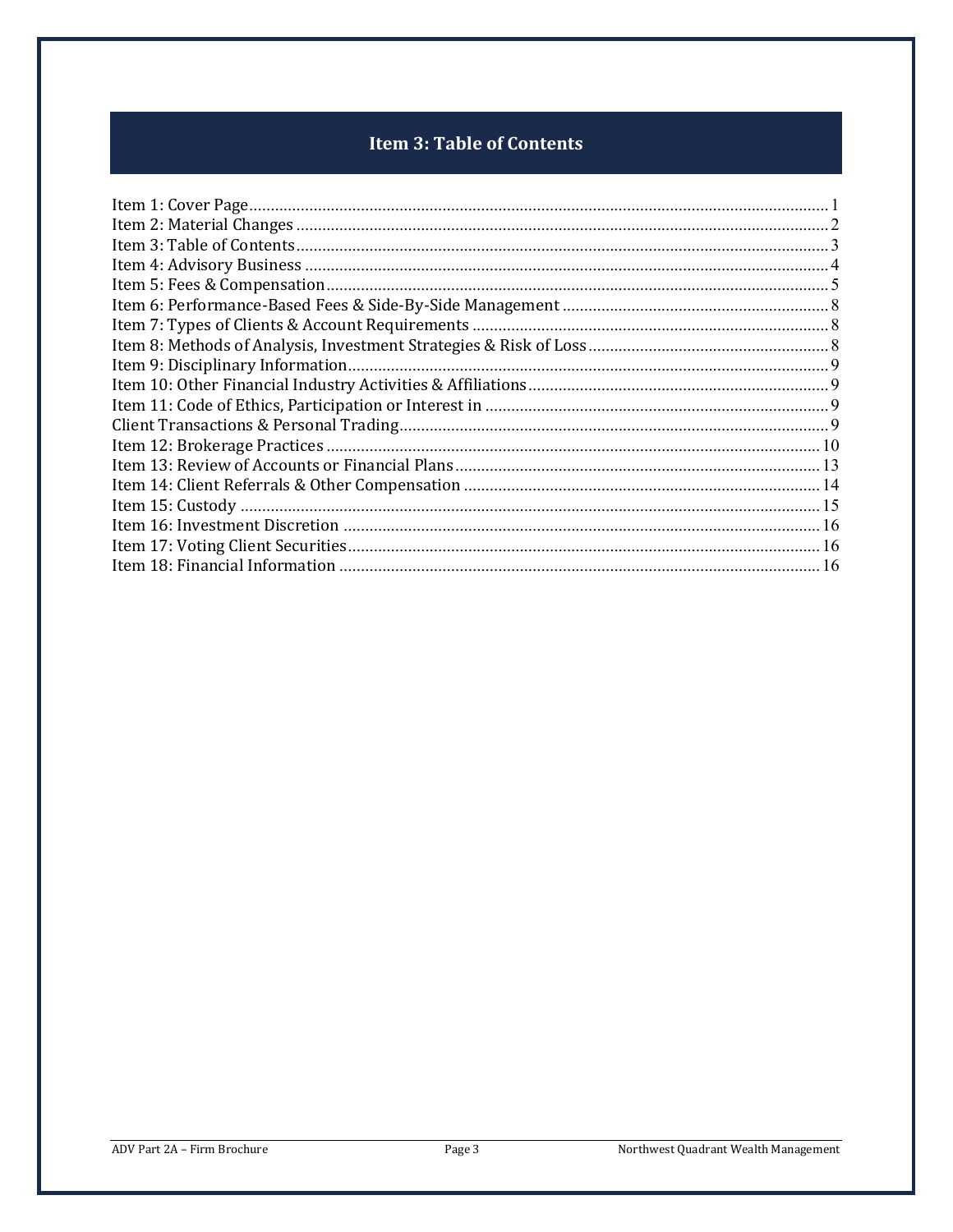### **Item 4: Advisory Business**

<span id="page-3-0"></span>We are dedicated to providing individuals and other types of clients with a wide array of investment advisory services, specializing in Comprehensive Portfolio Management, Pension Consulting, and E-Newsletter services. Our firm is a limited liability company formed in the State of Oregon. Our firm has been a registered investment adviser since 2011. Our firm is owned by Tyler Simones (47.5%), Arnold Reinhart (26.25%), and Josh Fenili (26.25%).

The purpose of this Brochure is to disclose the conflicts of interest associated with the investment transactions, compensation and any other matters related to investment decisions made by our firm or its representatives. As a fiduciary, it is our duty to always act in the client's best interest. This is accomplished in part by knowing our client. Our firm has established a service-oriented advisory practice with open lines of communication for many different types of clients to help meet their financial goals while remaining sensitive to risk tolerance and time horizons. Working with clients to understand their investment objectives while educating them about our process, facilitates the kind of working relationship we value.

### **Types of Advisory Services Offered**

### **Comprehensive Portfolio Management:**

Our Comprehensive Portfolio Management service encompasses asset management as well as providing financial planning/financial consulting to clients. It is designed to assist clients in meeting their financial goals through the use of financial investments. We conduct at least one, but sometimes more than one meeting (in person if possible, otherwise via telephone conference) with clients in order to understand their current financial situation, existing resources, financial goals, and tolerance for risk. Based on what we learn, we propose an investment approach to the client. We generally propose an investment portfolio, consisting of exchange traded funds, mutual funds, individual stocks or bonds, or other securities. As part of the process, we also work with a client's existing investment holdings (if any).

Upon the client's agreement to the proposed investment plan, we work with the client to establish or transfer investment accounts so that we can manage the client's portfolio. Once the relevant accounts are under our management, we review such accounts on a regular basis and at least quarterly. We may periodically rebalance or adjust client accounts under our management. If the client experiences any significant changes to his/her financial or personal circumstances, the client must notify us so that we can consider such information in managing the client's investments.

### **Pension Consulting:**

We provide pension consulting services to employer plan sponsors on a one-time basis. Generally, such pension consulting services consist of assisting employer plan sponsors in establishing, monitoring and reviewing their company's participant-directed retirement plan. As the needs of the plan sponsor dictate, areas of advising could include: investment options, plan structure and participant education.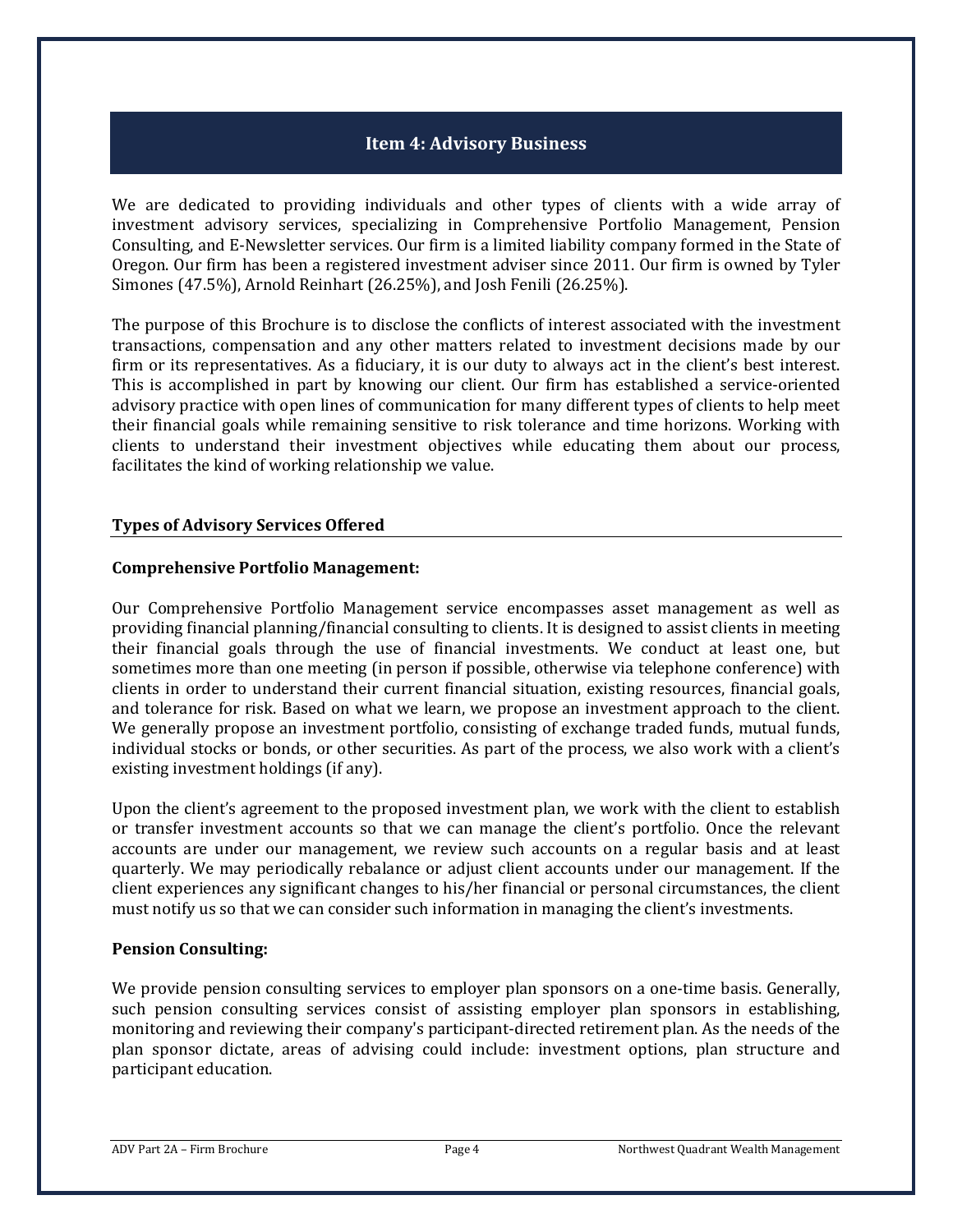All pension consulting services shall be in compliance with the applicable state law(s) regulating pension consulting services. This applies to client accounts that are pension or other employee benefit plans ("Plan") governed by the Employee Retirement Income Security Act of 1974, as amended ("ERISA"). If the client accounts are part of a Plan, and we accept appointments to provide our services to such accounts, we acknowledge that we are a fiduciary within the meaning of Section 3(21) of ERISA (but only with respect to the provision of services described in section 1 of the Pension Consulting Agreement).

#### **E-Newsletters:**

Our firm offers monthly and quarterly e-newsletters at no charge. Our e-newsletters feature information on relevant industry topics as a text or a video, to keep clients up to date on the status of the financial industry.

### **Tailoring of Advisory Services**

We offer individualized investment advice to clients utilizing our firm's Comprehensive Portfolio Management service. Additionally, we offer general investment advice to clients utilizing our firm's Pension Consulting service.

We usually do not allow clients to impose restrictions on investing in certain securities or types of securities due to the level of difficulty this would entail in managing their account. In the rare instance that we would allow restrictions, it would be limited to our firm's Comprehensive Portfolio Management service, where appropriate and in the client's best interest.

### **Participation in Wrap Fee Programs**

We offer wrap fee programs on a limited basis upon firm approval as further described in Part 2A, Appendix 1 (the "Wrap Fee Program Brochure") of our Brochure. Our wrap fee and non-wrap fee accounts are managed on an individualized basis according to the client's investment objectives, financial goals, risk tolerance, etc. We do not manage wrap fee accounts in a different fashion than non-wrap fee accounts. As further described in our Wrap Fee Program Brochure, we receive a portion of the wrap fee for our services.

### **Regulatory Assets Under Management**

As of December 2021, we manage \$427,441,567 on a discretionary basis and \$13,684,766 on a nondiscretionary basis.

# **Item 5: Fees & Compensation**

<span id="page-4-0"></span>We are required to describe our brokerage, custody, fees and fund expenses so you will know how much you are charged and by whom for our advisory services provided to you. Our fees are generally not negotiable.

### **Compensation for Our Advisory Services**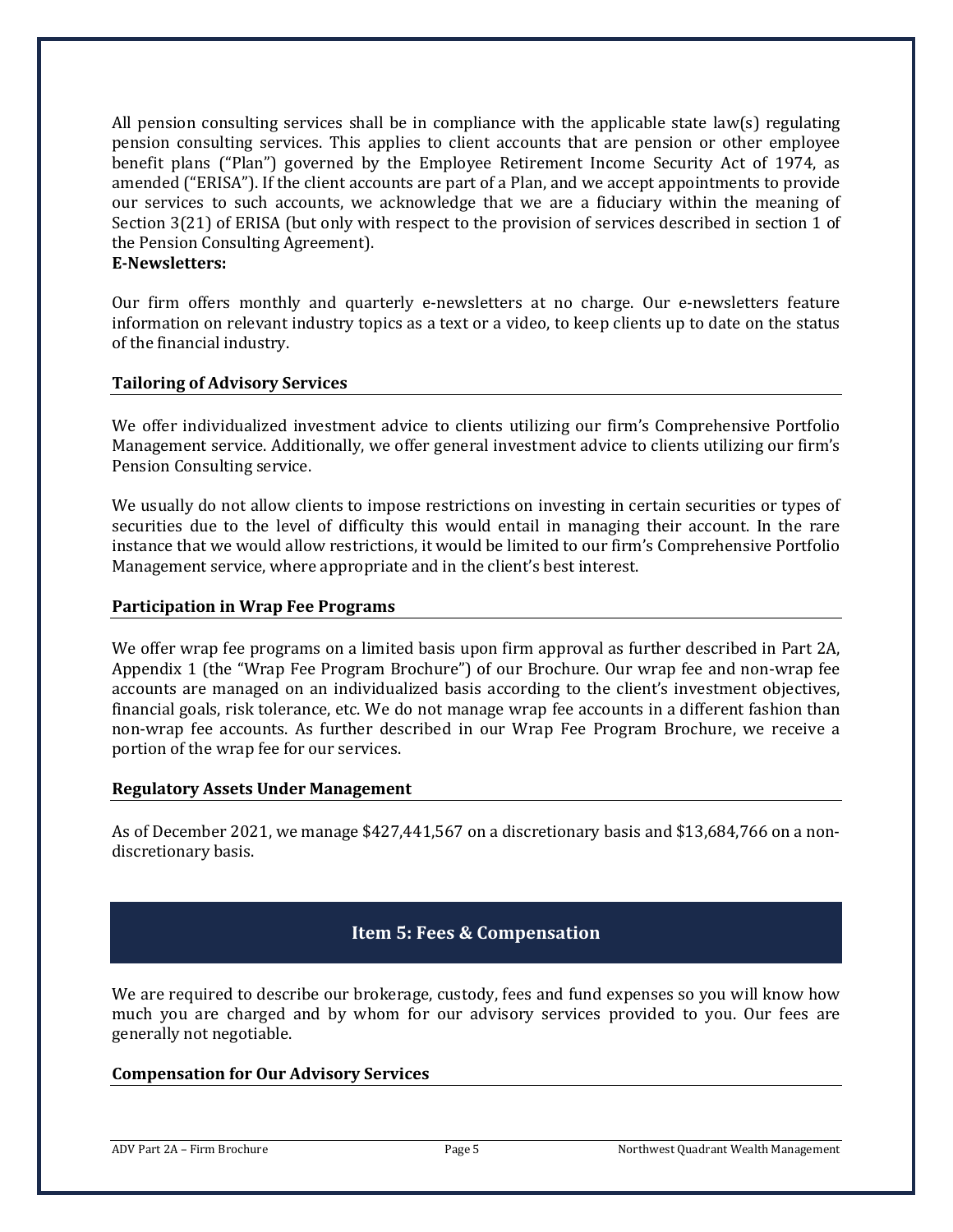#### **Comprehensive Portfolio Management:**

| <b>Assets Under Management</b> | <b>Annual Percentage of Assets Charge</b> |
|--------------------------------|-------------------------------------------|
| Less than \$100,000            | 1.50%                                     |
| \$100,000 to \$1,000,000       | 1.25%                                     |
| \$1,000,001 to \$3,000,000     | 1.00%                                     |
| Over \$3,000,000               | 0.75%                                     |
|                                |                                           |

Our firm's fees are billed on a pro-rata annualized basis quarterly in advance based on the value of your account on the last day of the previous quarter. Our firm bills on cash unless indicated otherwise in writing. Fees will generally be automatically deducted from your managed account. In rare cases, we will agree to directly bill clients. Please note that fees will be adjusted for deposits and withdrawals made during the quarter. Individualized fee schedules may be used at our discretion, based on the complexity and scope among other relevant factors and circumstances. Legacy clients may have a different or customized fee schedule. As part of this process, you understand and acknowledge the following:

- a) LPL Financial, LLC ("LPL") as your custodian sends statements at least quarterly to you showing all disbursements for your account, including the amount of the advisory fees paid to us;
- b) You provide authorization permitting LPL to deduct these fees; and
- c) LPL calculates the advisory fees for all flat fee schedules and tiered advisory fee accounts and deducts them from your account\*.

\*Upon firm approval on a case by case basis, our firm offers custom billing for high net worth clients based on aggregated household assets. Under this option, advisory fees are calculated by our firm and then submitted to the account custodian for direct fee deduction.

### **Pension Consulting:**

We charge based on a percentage of assets in a plan, an hourly fee or on a flat fee basis for pension consulting services. The total estimated fee, as well as the ultimate fee that we charge you, is based on the scope and complexity of our engagement with you. Our hourly fees are \$250. Our flat fees generally range from \$500 to \$10,000. If billed on a percentage of the plan assets, the fee schedule is as follows:

| <b>Assets Under Management</b> | <b>Annual Percentage of Assets Charge</b> |
|--------------------------------|-------------------------------------------|
| Less than \$100,000            | 1.50%                                     |
| \$100,000 to \$1,000,000       | 1.25%                                     |
| \$1,000,001 to \$3,000,000     | 1.00%                                     |
| Over \$3,000,000               | 0.75%                                     |
|                                |                                           |

The fee-paying arrangements for pension consulting service will be determined on a case-by-case basis and will be detailed in the signed Pension Consulting Agreement. The client will be invoiced directly for the fees.

### **E-Newsletters:**

There is no charge for our monthly or quarterly e-newsletters.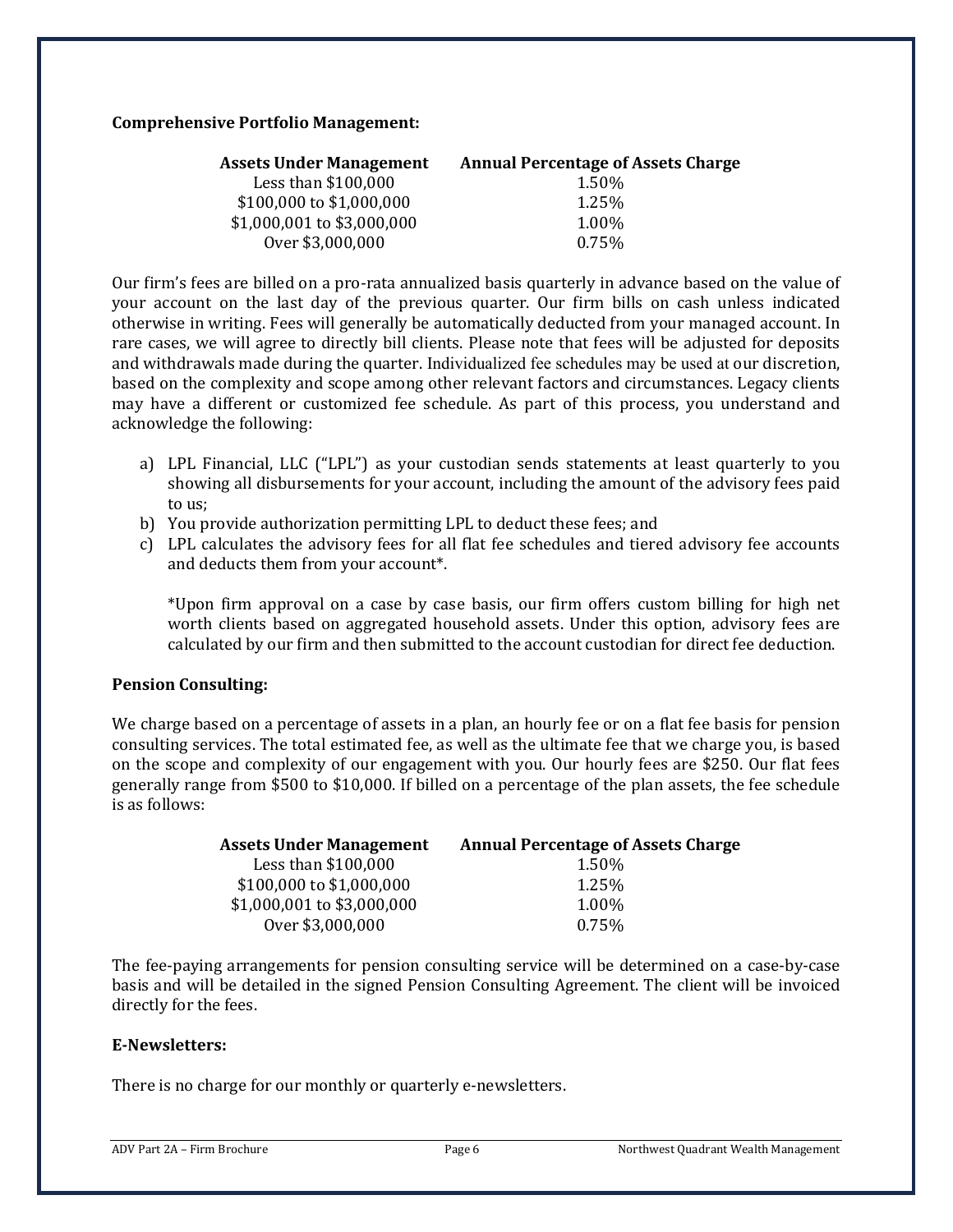### **Other Types of Fees & Expenses**

Non-Wrap Clients will incur transaction fees for trades executed by their chosen custodian via individual transaction charges. These transaction fees are separate from our firm's advisory fees and will be disclosed by the chosen custodian. LPL Financial offers a trading platform with select exchange traded funds ("ETFs") that do not charge transaction fees. The no-transaction-fee ETF trading platform is available to clients participating in LPL Financial's Strategic Wealth Management ("SWM") and Strategic Asset Management ("SAM") programs. Clients will be subject to transaction fees charged by LPL Financial for ETFs not included in LPL Financial's platform and for other types of securities. The limited number of ETFs available on LPL Financial's no-transaction fee platform may have higher overall expenses than other types of securities and ETFs not included in the platform.

Clients may also pay holdings charges imposed by the chosen custodian for certain investments, charges imposed directly by a mutual fund, index fund, or exchange traded fund, which shall be disclosed in the fund's prospectus (e.g., fund management fees, distribution fees, surrender charges, variable annuity fees, IRA and qualified retirement plan fees, mark-ups and mark-downs, spreads paid to market makers, fees for trades executed away from custodian, wire transfer fees and other fees and taxes on brokerage accounts and securities transactions). Our firm does not receive a portion of these fees.

### **Termination & Refunds**

We charge our advisory fees quarterly in advance. In the event that you wish to terminate our services, we will refund the unearned portion of our advisory fee to you. You need to contact us in writing and state that you wish to terminate our services. Upon receipt of your letter of termination, we will proceed to close out your account and process a pro-rata refund of unearned advisory fees.

### **Commissionable Securities Sales**

We sell securities for a commission. In order to sell securities for a commission, our supervised persons are registered representatives of LPL, member FINRA/SIPC. Our supervised persons may accept compensation for the sale of securities or other investment products, including distribution or service ("trail") fees from the sale of mutual funds. You should be aware that the practice of accepting commissions for the sale of securities:

- 1. Presents a conflict of interest and gives our firm and/or our supervised persons an incentive to recommend investment products based on the compensation received, rather than on your needs. We generally address commissionable sales conflicts that arise:
	- a) when explaining to clients that commissionable securities sales creates an incentive to recommend products based on the compensation we and/or our supervised persons may earn and may not necessarily be in the best interests of the client;
	- b) when recommending commissionable mutual funds, explaining that "no-load" funds are available through our firm if the client wishes to become an investment advisory client.
- 2. In no way prohibits you from purchasing investment products recommended by us through other brokers or agents which are not affiliated with us.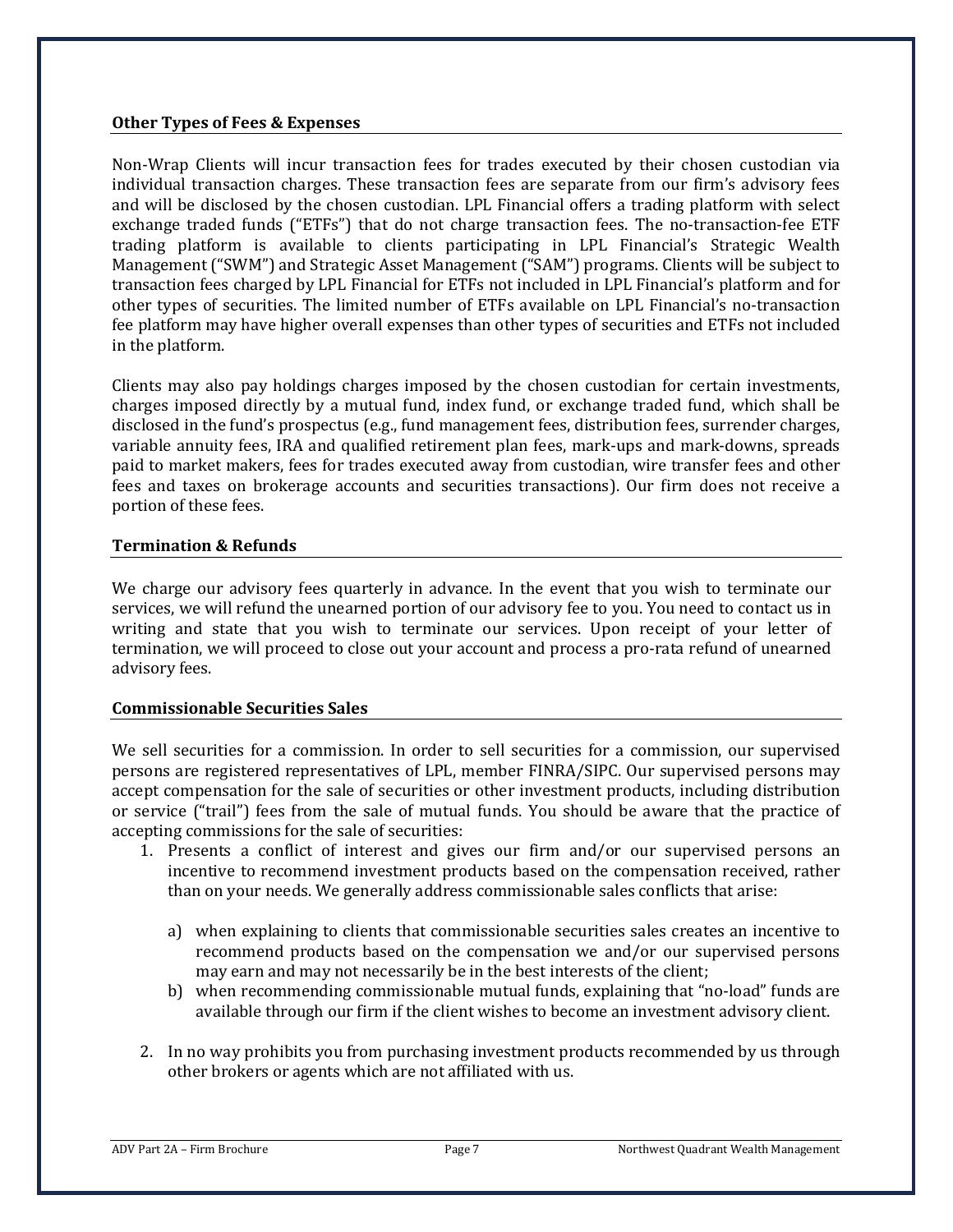## **Item 6: Performance-Based Fees & Side-By-Side Management**

<span id="page-7-1"></span><span id="page-7-0"></span>We do not charge performance fees and Side-By-Side Management fees to our clients.

## **Item 7: Types of Clients & Account Requirements**

We have the following types of clients:

- Individuals and High Net Worth Individuals;
- Trusts, Estates or Charitable Organizations;
- Pension and Profit Sharing Plans;<br>• Corporations, limited liability con
- Corporations, limited liability companies and/or other business types

Our firm maintains a \$250,000 minimum account balance requirement to engage our firm. This minimum can be waived on a case-by-case basis by our firm at our sole discretion. Legacy clients will not be held to this account minimum.

### **Item 8: Methods of Analysis, Investment Strategies & Risk of Loss**

<span id="page-7-2"></span>Our firm utilizes fundamental analysis which examines earnings, dividends, new products, research and the like. Investing in securities involves risk of loss that clients should be prepared to bear. While the stock market may increase and your account(s) could enjoy a gain, it is also possible that the stock market may decrease and your account(s) could suffer a loss. It is important that you understand the risks associated with investing in the stock market, are appropriately diversified in your investments, and ask us any questions you may have.

Our firm will make long term purchases (securities held at least a year), short term purchases (securities sold within a year), trading (securities sold within 30 days). Generally, there is more risk involved with shorter trading. We also use short sales to implement our strategies in which we would hope to make a profit from prices going down. The related risks occur when the price of the assets rises. There may also be costs for shorting such as a fee for borrowing the assets and payment of any dividends on the borrowed assets. Similarly, margin transactions, option writing, including covered options, uncovered options or spreading strategies may be used to implement our strategies.

### **Risk of Loss**

Investing in securities involves risk of loss that clients should be prepared to bear. While the stock market may increase and the account(s) could enjoy a gain, it is also possible that the stock market may decrease and the account(s) could suffer a loss. It is important that clients understand the risks associated with investing in the stock market, are appropriately diversified in investments, and ask any questions.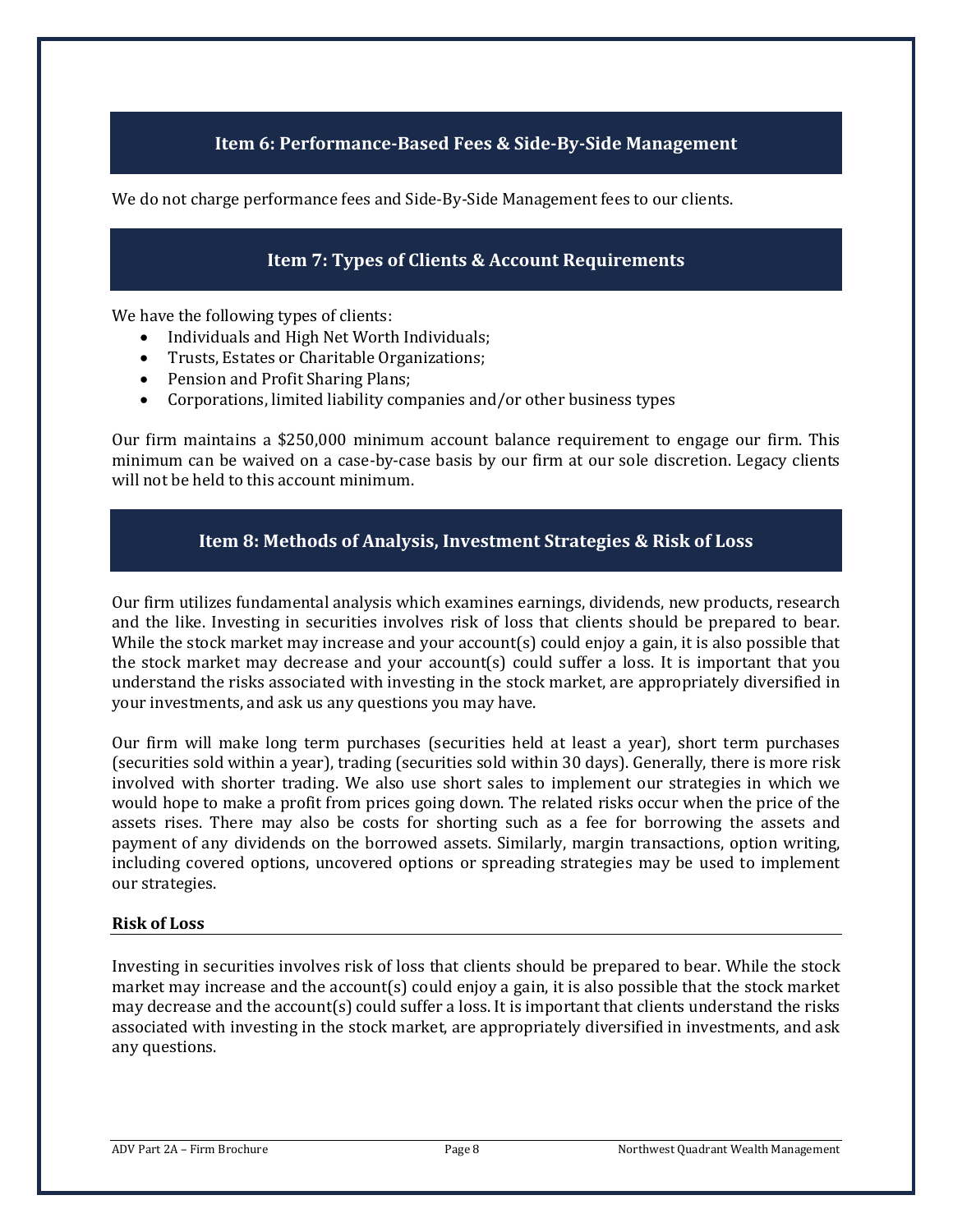### **Practices regarding Cash Balances**

We generally invest client's cash balances in money market funds, FDIC Insured Certificates of Deposit, high-grade commercial paper and/or government backed debt instruments. Ultimately, we try to achieve the highest return on our client's cash balances through relatively low-risk conservative investments. In most cases, at least a partial cash balance will be maintained in a money market account so that our firm may debit advisory fees for our services related to comprehensive portfolio management service.

### **Item 9: Disciplinary Information**

<span id="page-8-0"></span>There are no legal or disciplinary events that are material to a client's or prospective client's evaluation of our advisory business.

### **Item 10: Other Financial Industry Activities & Affiliations**

<span id="page-8-1"></span>Our firm's management persons are registered representatives of LPL, member FINRA/SIPC, and licensed insurance agents. They may offer securities and receive normal and customary commissions as a result of securities transactions. A conflict of interest may arise as these commissionable securities sales may create an incentive to recommend products based on the compensation our firm and/or our supervised persons may earn and may not necessarily be in the best interests of the client. To minimize this conflict, our firm's management persons will adhere to our firm's Code of Ethics and act in the best interest of the client.

Various mutual fund companies sponsor events hosted by Northwest Quadrant. All compensation received is used to facilitate client attendance. In no instance will any contributions to these events be used for any other purpose. Clients are not enrolled or solicited for any of the mutual funds unless it is applicable to their investment strategy. The funds sponsoring our events do not receive any preferential treatment.

### **Item 11: Code of Ethics, Participation or Interest in Client Transactions & Personal Trading**

<span id="page-8-3"></span><span id="page-8-2"></span>As a fiduciary, it is an investment adviser's responsibility to provide fair and full disclosure of all material facts and to act solely in the best interest of each of our clients at all times. Our fiduciary duty is the underlying principle for our firm's Code of Ethics, which includes procedures for personal securities transaction and insider trading. Our firm requires all representatives to conduct business with the highest level of ethical standards and to comply with all federal and state securities laws at all times. Upon employment with our firm, and at least annually thereafter, all representatives of our firm will acknowledge receipt, understanding and compliance with our firm's Code of Ethics. Our firm and representatives must conduct business in an honest, ethical, and fair manner and avoid all circumstances that might negatively affect or appear to affect our duty of complete loyalty to all clients. This disclosure is provided to give all clients a summary of our Code of Ethics. If a client or a potential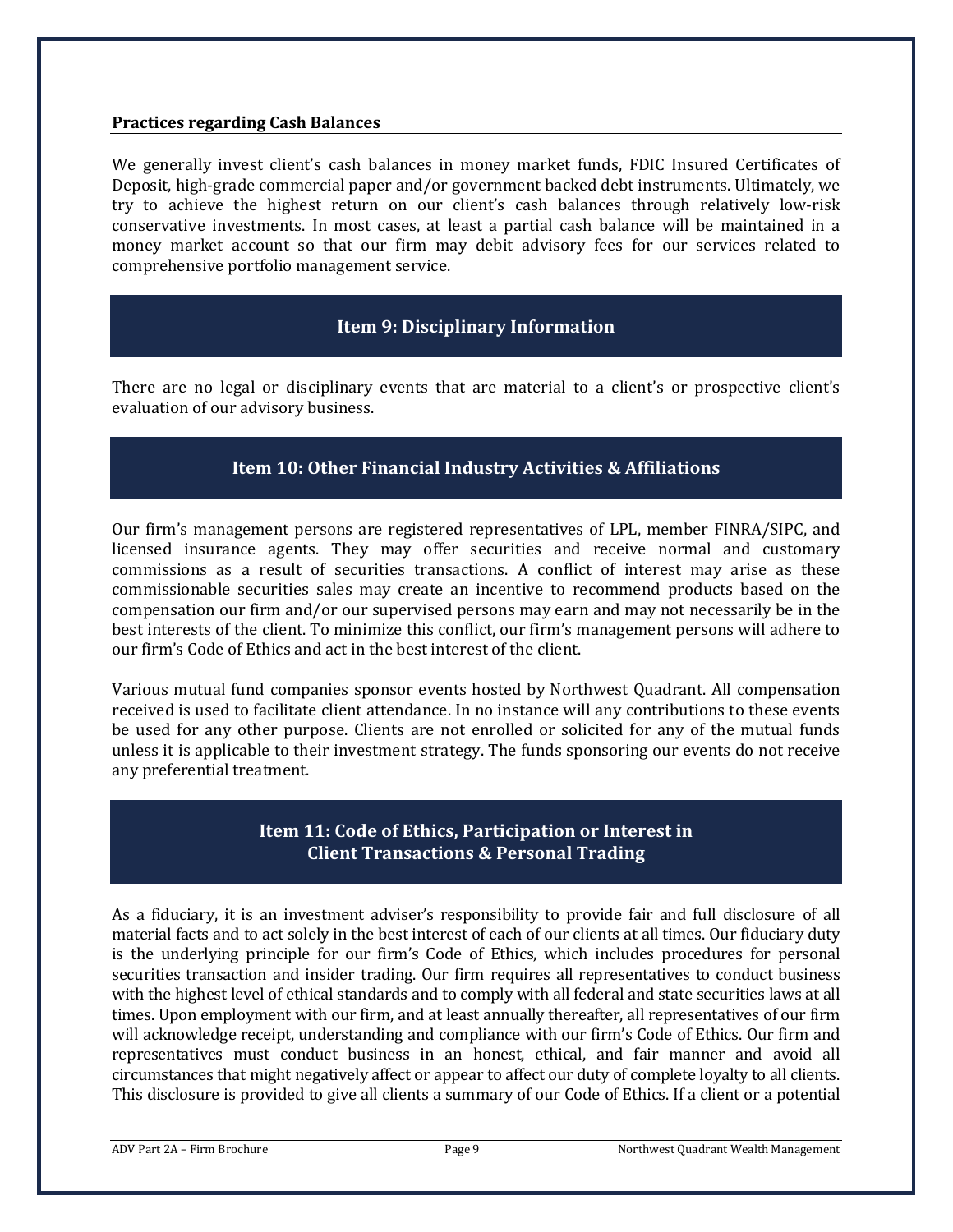client wishes to review our Code of Ethics in its entirety, a copy will be provided promptly upon request.

Our firm recognizes that the personal investment transactions of our representatives demands the application of a Code of Ethics with high standards and requires that all such transactions be carried out in a way that does not endanger the interest of any client. At the same time, our firm also believes that if investment goals are similar for clients and for our representatives, it is logical, and even desirable, that there be common ownership of some securities.

In order to prevent conflicts of interest, our firm has established procedures for transactions effected by our representatives for their personal accounts<sup>[1](#page-9-1)</sup>. In order to monitor compliance with our personal trading policy, our firm has pre-clearance requirements and a quarterly securities transaction reporting system for all of our representatives.

Neither our firm nor a related person recommends, buys or sells for client accounts, securities in which our firm or a related person has a material financial interest without prior disclosure to the client.

Related persons of our firm may buy or sell securities and other investments that are also recommended to clients. In order to minimize this conflict of interest, our related persons will place client interests ahead of their own interests and adhere to our firm's Code of Ethics, a copy of which is available upon request.

Likewise, related persons of our firm buy or sell securities for themselves at or about the same time they buy or sell the same securities for client accounts. In order to minimize this conflict of interest, our related persons will place client interests ahead of their own interests and adhere to our firm's Code of Ethics, a copy of which is available upon request. Further, our related persons will refrain from buying or selling the same securities prior to buying or selling for our clients in the same day unless included in a block trade.

### **Item 12: Brokerage Practices**

### <span id="page-9-0"></span>**Selecting a Brokerage Firm**

We seek to recommend a custodian/broker who will hold your assets and execute transactions on terms that are overall most advantageous when compared to other available providers and their services. We consider a wide range of factors, including, among others, these:

- Ability to maintain the confidentiality of trading intentions
- Timeliness of execution
- Timeliness and accuracy of trade confirmations
- Liquidity of the securities traded
- Willingness to commit capital
- Ability to place trades in difficult market environments
- Research services provided

<span id="page-9-1"></span><sup>&</sup>lt;sup>1</sup> For purposes of the policy, our associate's personal account generally includes any account (a) in the name of our associate, his/her spouse, his/her minor children or other dependents residing in the same household, (b) for which our associate is a trustee or executor, or (c) which our associate controls, including our client accounts which our associate controls and/or a member of his/her household has a direct or indirect beneficial interest in.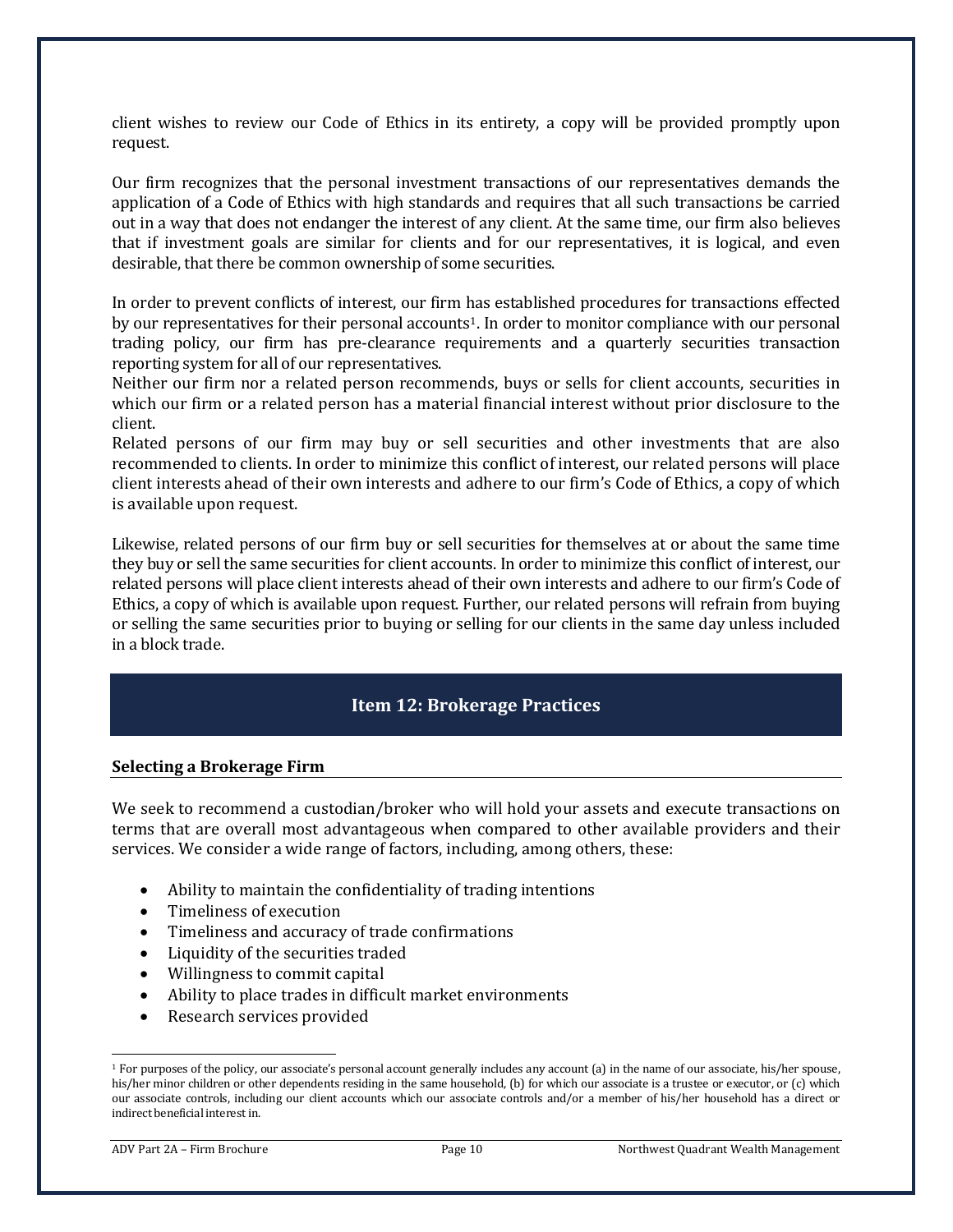- Ability to provide investment ideas
- Execution facilitation services provided
- Record keeping services provided
- Custody services provided
- Frequency and correction of trading errors
- Ability to access a variety of market venues
- Expertise as it relates to specific securities
- Financial condition
- Business reputation

Our firm recommends that Clients establish accounts with LPL Financial ("LPL"), member FINRA/SIPC, to maintain custody of clients' assets and to effect trades for their accounts. LPL provides brokerage and custodial services to independent investment advisory firms, including our firm. For accounts custodied at LPL, LPL is generally compensated by clients through commissions, trails, or other transaction-based fees for trades that are executed through LPL or that settle into LPL accounts. For IRA accounts, LPL generally charges account maintenance fees. In addition, LPL also charges clients miscellaneous fees and charges, such as account transfer fees.

While LPL does not participate in, or influence the formulation of, the investment advice our firm provides, certain supervised persons of our firm are Dually Registered Persons. Dually Registered Persons are restricted by certain Financial Industry Regulatory Authority ("FINRA") rules and policies from maintaining accounts at another custodian or executing transactions in such accounts through any broker-dealer or custodian that is not approved by LPL. As a result, the use of other trading platforms must be approved by our firm and LPL.

Clients should also be aware that for accounts where LPL serves as the custodian, our firm is limited to offering services and investment vehicles that are approved by LPL, and may be prohibited from offering services and investment vehicles that may be available through other broker-dealers and custodians, some of which may be more suitable for a client's portfolio than the services and investment vehicles offered through LPL. Clients should understand that not all investment advisers require that Clients custody their accounts and trade through specific brokerdealers.

### *Benefits Received by Our Personnel*

LPL makes available to our firm various products and services designed to assist our firm in managing and administering client accounts. Many of these products and services may be used to service all or a substantial number of accounts, including accounts not held with LPL. These include software and other technology that provide access to client account data (such as trade confirmation and account statements); facilitate trade execution (and aggregation and allocation of trade orders for multiple client accounts); provide research, pricing information and other market data; facilitate payment of our firm's fees from its clients' accounts; and assist with back-office functions; recordkeeping and client reporting.

LPL also makes available to our firm other services intended to help manage and further develop our business. Some of these services assist our firm to better monitor and service program accounts maintained at LPL. Many of these services, however, benefit only our firm. These support services and/or products may be provided without cost, at a discount, and/or at a negotiated rate, and include practice management-related publications; consulting services; attendance at conferences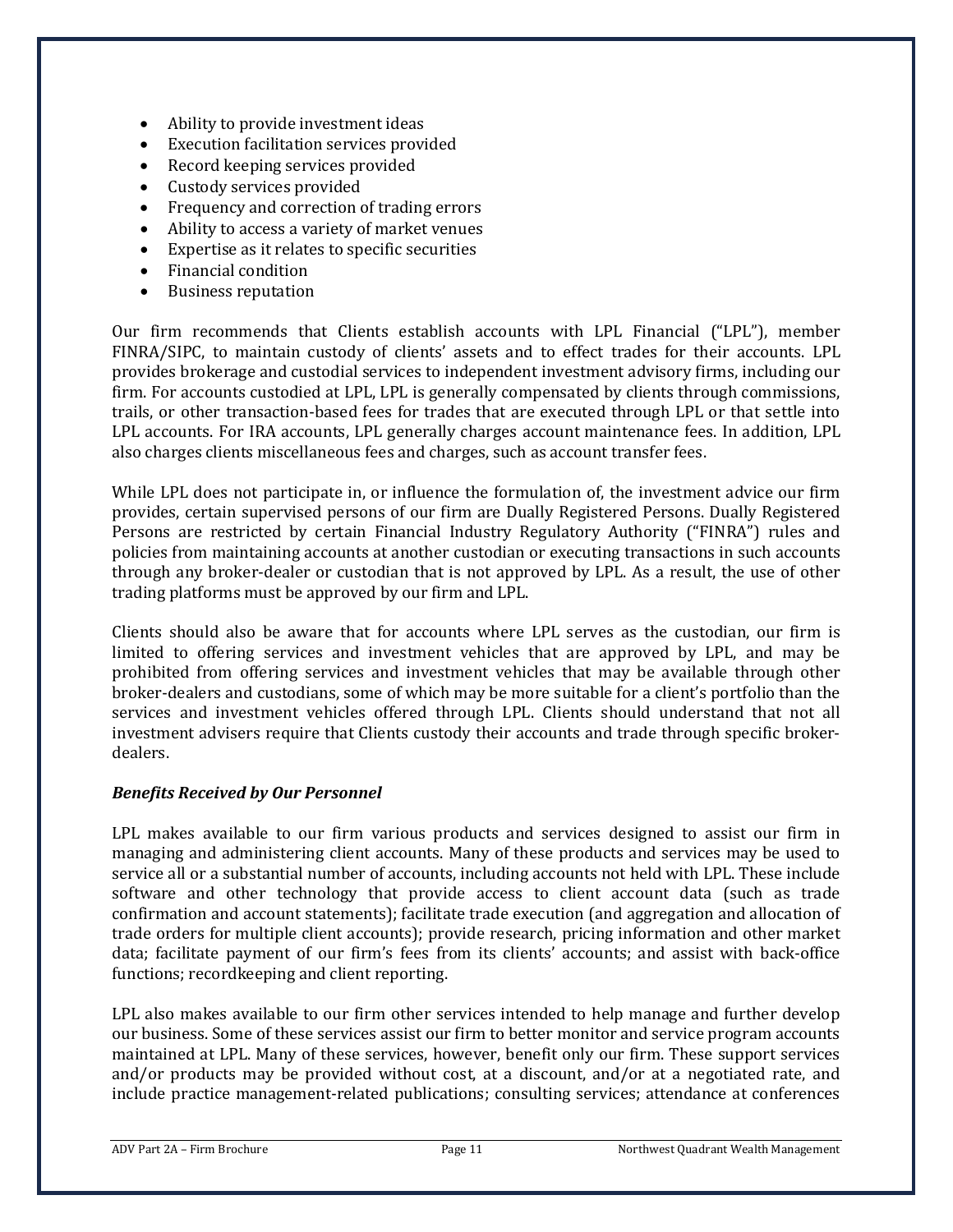and seminars, meetings, and other educational and/or social events; marketing support; and other products and services used by our firm in furtherance of the operation and development of its investment advisory business.

Where such services are provided by a third party vendor, LPL will either make a payment to our firm to cover the cost of such services, reimburse our firm for the cost associated with the services, or pay the third party vendor directly on behalf of our firm.

The products and services described above are provided to our firm as part of its overall relationship with LPL. While as a fiduciary, our firm endeavors to act in its clients' best interests, the receipt of these benefits creates a conflict of interest because our firm's requirement that Clients custody their assets at LPL is based in part on the benefit to our firm of the availability of the foregoing products and services and not solely on the nature, cost or quality of custody or brokerage services provided by LPL. Our firm's receipt of some of these benefits may be based on the amount of advisory assets custodied on the LPL platform.

### **Soft Dollars**

Our firm does not receive soft dollars in excess of what is allowed by Section 28(e) of the Securities Exchange Act of 1934. The safe harbor research products and services obtained by our firm will generally be used to service all of our clients but not necessarily all at any one particular time.

### **Client Brokerage Commissions**

LPL does not make client brokerage commissions generated by client transactions available for our firm's use.

### **Client Transactions in Return for Soft Dollars**

Our firm does not direct client transactions to a particular broker-dealer in return for soft dollar benefits.

### **Brokerage for Client Referrals**

Our firm does not refer clients to particular broker-dealers in exchange for client referrals from those broker-dealers.

### **Directed Brokerage**

Neither we nor any of our firm's related persons have discretionary authority in making the determination of the brokers with whom orders for the purchase or sale of securities are placed for execution, and the commission rates at which such securities transactions are effected.

### **Special Considerations for ERISA Clients**

A retirement or ERISA plan client may direct all or part of portfolio transactions for its account through a specific broker or dealer in order to obtain goods or services on behalf of the plan. Such direction is permitted provided that the goods and services provided are reasonable expenses of the plan incurred in the ordinary course of its business for which it otherwise would be obligated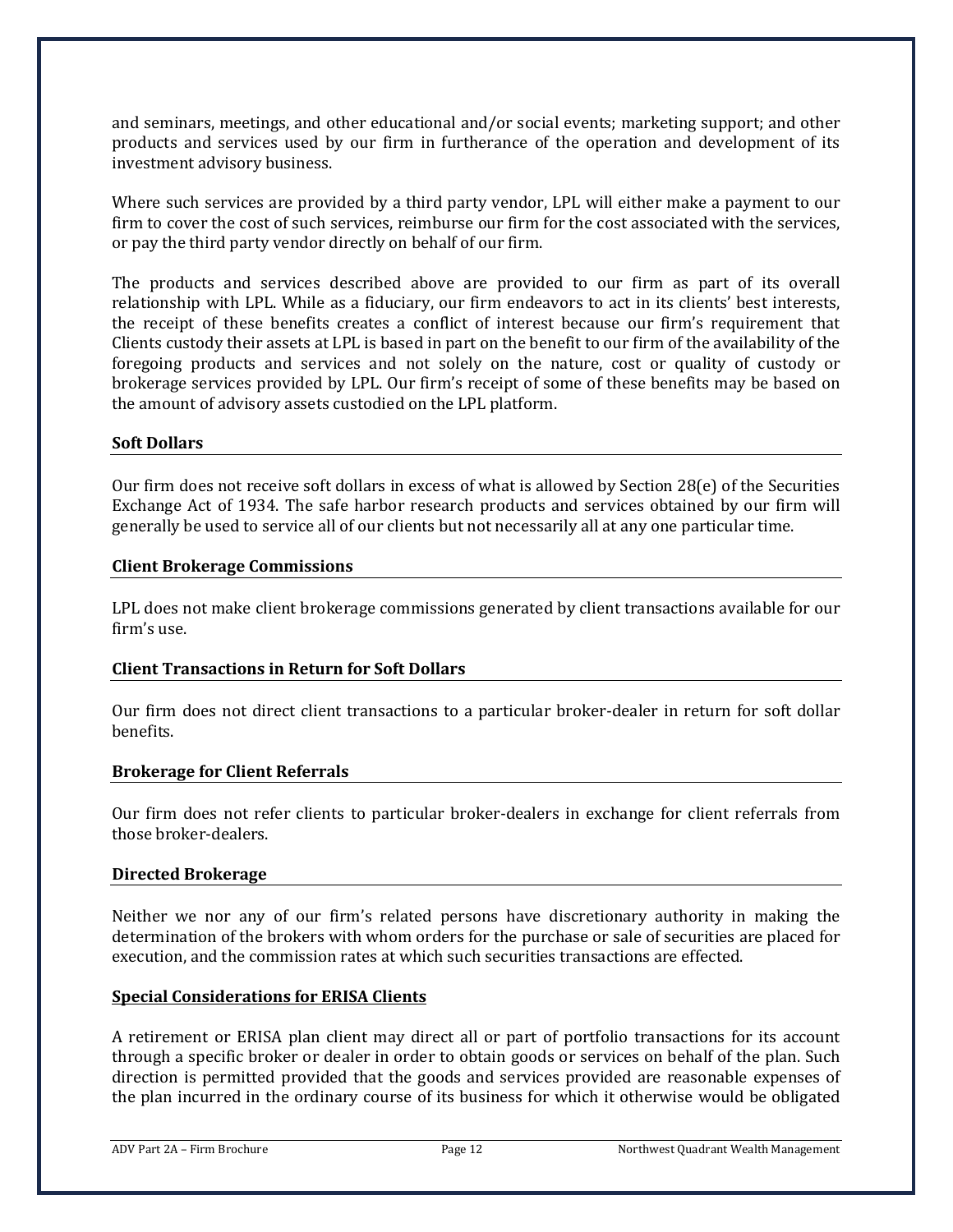and empowered to pay. ERISA prohibits directed brokerage arrangements when the goods or services purchased are not for the exclusive benefit of the plan. Consequently, we will request that plan sponsors who direct plan brokerage provide us with a letter documenting that this arrangement will be for the exclusive benefit of the plan.

### **Aggregation of Purchase or Sale**

We perform investment management services for various clients. Our firm primarily rebalances client accounts according to models and block trading whereby portfolio transactions are executed as part of concurrent authorizations to purchase or sell the same security for numerous accounts within the same model served by our firm. Although such concurrent authorizations potentially could be either advantageous or disadvantageous to any one or more particular accounts, they are affected only when we believe that to do so will be in the best interest of the effected accounts. When such concurrent authorizations occur, the objective is to allocate the executions in a manner which is deemed equitable to the accounts involved. In any given situation, we attempt to allocate trade executions in the most equitable manner possible, taking into consideration client objectives, current asset allocation and availability of funds using price averaging, proration and consistently non-arbitrary methods of allocation.

# **Item 13: Review of Accounts or Financial Plans**

<span id="page-12-0"></span>We review accounts on at least a quarterly basis for our clients subscribing to our firm's Comprehensive Portfolio Management service. The nature of these reviews is to learn whether clients' accounts are in line with their investment objectives, appropriately positioned based on market conditions, and investment policies, if applicable. Mr. Tyler Simones, Managing Member and Chief Compliance Officer, and Mr. Arnold Reinhart, Managing Member, conduct reviews of all client accounts. We do not provide written reports to clients, unless asked to do so. Verbal reports to clients take place on at least an annual basis when we meet with clients who subscribe to our firm's Comprehensive Portfolio Management service.

Pension consulting clients receive reviews of their pension plans for the duration of the pension consulting service. We also provide ongoing services to pension consulting clients where we meet with such clients upon their request to discuss updates to their plans, changes in their circumstances, etc.

We may review client accounts more frequently than described above. Among the factors which may trigger an off-cycle review are major market or economic events, the client's life events, requests by the client, etc.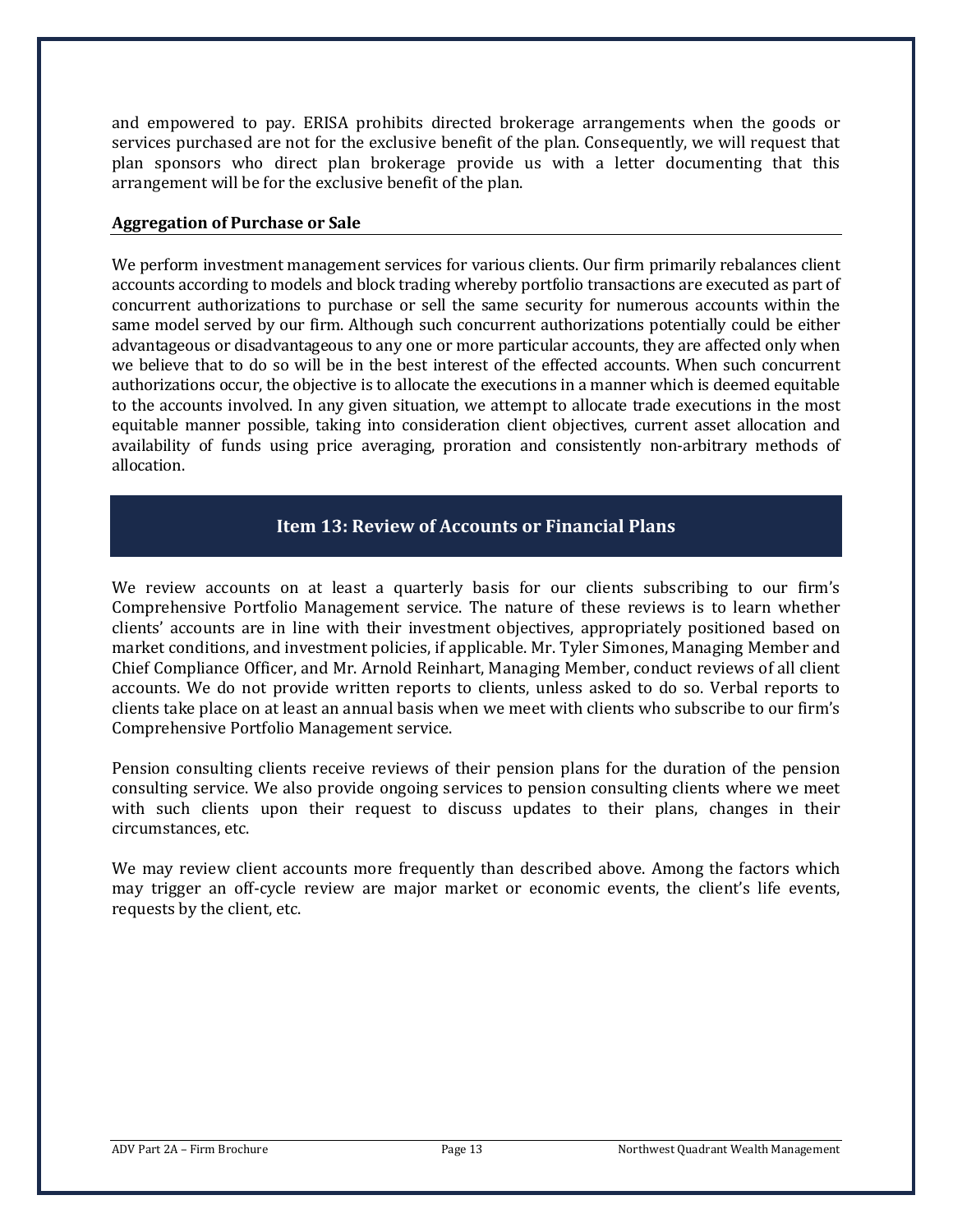# **Item 14: Client Referrals & Other Compensation**

#### <span id="page-13-0"></span>**LPL Financial**

#### **Investment or Brokerage Discretion**

We provide discretionary portfolio management services where the investment advice provided is custom tailored to meet the needs and investment objectives of each client. Accordingly, we are authorized to perform various functions, at the client's expense, without further approval from the client. Such functions include the determination of securities to be purchased/sold and the amount of securities to be purchased/sold. We do not have discretionary authority over the broker or dealer to be used.

### **Suggestion of Brokers to Clients**

We shall recommend LPL Financial. LPL is the broker-dealer and investment adviser with which our representatives are also associated. As a result of the individual association of our representatives with LPL, we are generally required to utilize the brokerage/custodial services of LPL for investment advisory accounts. Our general policies relative to the execution of client securities brokerage transactions are as follows:

### **Execution of Brokerage Transactions (when applicable)**

If requested, we will arrange for the execution of securities brokerage transactions for the account through broker-dealers that we reasonably believe will provide "best execution". In seeking "best execution", the determinative factor is not the lowest possible commission cost, but whether the transaction represents the best qualitative execution. We also take into consideration the full range of a broker-dealer's services including execution capability, commission rates, and responsiveness. Although we will seek competitive commission rates, it may not necessarily obtain the lowest possible commission rates for account transactions.

Over-the-Counter (OTC) securities transactions for our clients are generally effected based on two (2) separate broker-dealers: (1) a "dealer" or "principal" acting as market-maker; and (2) the executing broker-dealer that acts in an agency capacity for the client's account. Dealers executing principal transactions typically include a mark-up/down, which is included in the offer or bid price of the securities purchased or sold. In addition to the dealer mark-up/down, the client may also incur the transaction fee imposed by the executing broker-dealer. We do not receive any portion of the dealer mark-up/down or the executing broker-dealer transaction fee.

Transactions for each client account generally will be effected independently, unless we decide to purchase or sell the same securities for several clients at approximately the same time. We may, but are not obligated to, combine or "batch" such orders to obtain "best execution", to negotiate more favorable commission rates, to allocate fairly among the clients' differences in prices and commissions or other transaction costs that might have been obtained had such orders been placed independently. Under this procedure, transactions will be averaged as to price and will be allocated among our clients in proportion to the purchase and sale orders placed for each client account on any given day.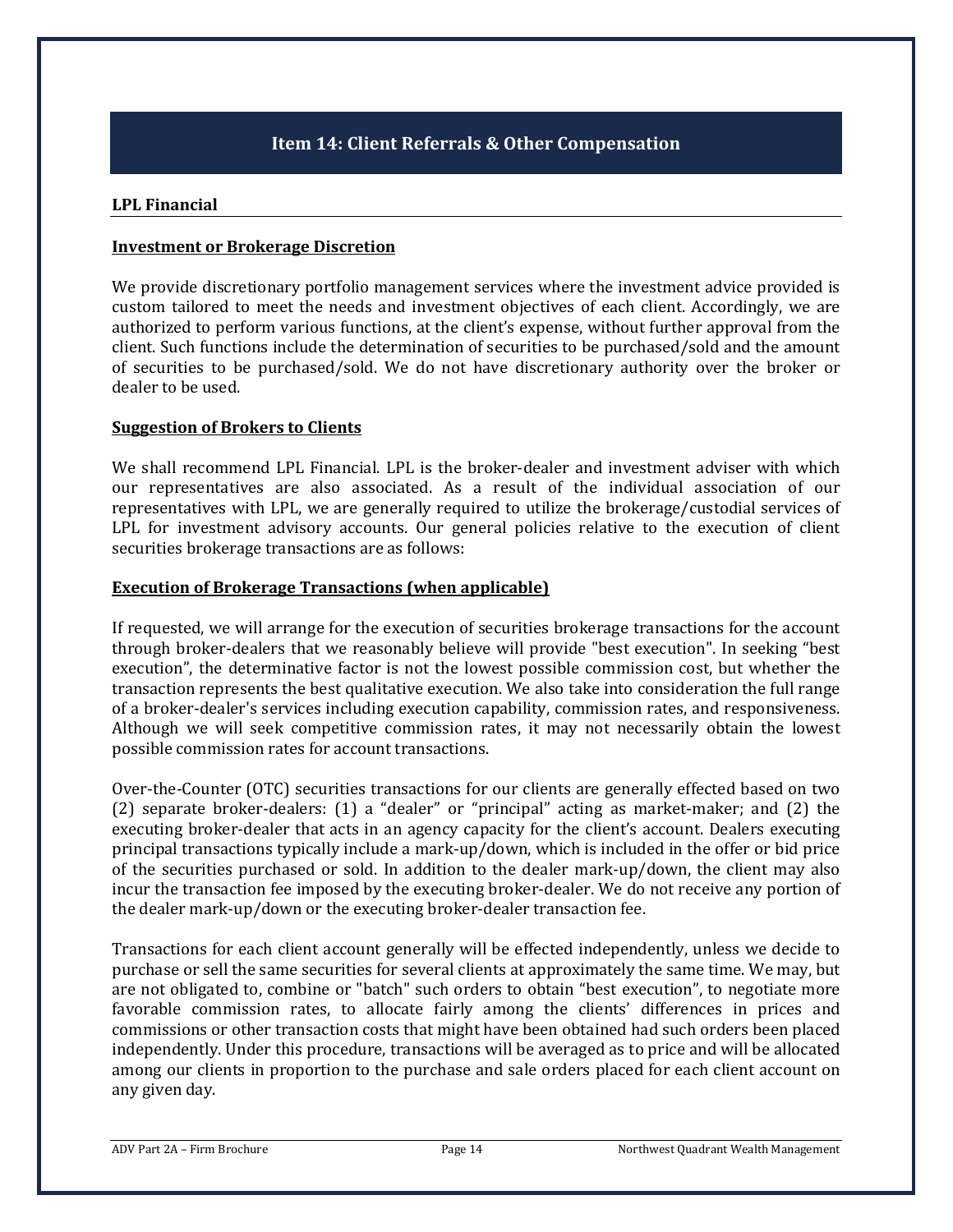To the extent that we determine to aggregate client orders for the purchase or sale of securities, including securities in which our principals and/or associated persons may invest, we shall generally do so in accordance with the parameters set forth in SEC No-Action Letter, *SMC Capital, Inc.* We shall not receive any additional compensation or remuneration as a result of the aggregation.

When referring clients to dealers, we will only refer clients to dealers registered in states where the clients reside.

### **Additional Compensation**

We receive from LPL or a mutual fund company, without cost and/or at a discount support services and/or products, to assist us to better monitor and service client accounts maintained at such institutions. Included within the support services we receive investment-related research, pricing information and market data, software and other technology that provide access to client account data, compliance and/or practice management-related publications, discounted or gratis consulting services, discounted and/or gratis attendance at conferences, meetings, and other educational and/or social events, marketing support, computer hardware and/or software and/or other products used by us to assist us in our investment advisory business operations.

Our clients do not pay more for investment transactions effected and/or assets maintained at LPL as result of this arrangement. There is no commitment made by us to LPL or any other institution as a result of the above arrangement.

#### **Referral Fees**

Our firm pays referral fees (non-commission based) to independent solicitors (non-registered representatives) for the referral of their clients to our firm in accordance with Rule 206 (4)-3 of the Investment Advisers Act of 1940. Such referral fee represents a share of our investment advisory fee charged to our clients. This arrangement will not result in higher costs to the referred client. In this regard, our firm maintains Solicitors Agreements in compliance with Rule 206 (4)-3 of the Investment Advisers Act of 1940 and applicable state and federal laws. All clients referred by Solicitors to our firm will be given full written disclosure describing the terms and fee arrangements between our firm and Solicitor(s). In cases where state law requires licensure of solicitors, our firm ensures that no solicitation fees are paid unless the solicitor is registered as an investment adviser representative of our firm. If our firm is paying solicitation fees to another registered investment adviser, the licensure of individuals is the other firm's responsibility.

### **Item 15: Custody**

<span id="page-14-0"></span>All of our clients receive at least quarterly account statements directly from their custodians. Upon opening an account with a qualified custodian on a client's behalf, we promptly notify the client in writing of the qualified custodian's contact information. If we decide to also send account statements to clients, such notice and account statements include a legend that recommends that the client compare the account statements received from the qualified custodian with those received from our firm.

We encourage our clients to raise any questions with us about the custody, safety or security of their assets. The custodians we do business with will send you independent account statements